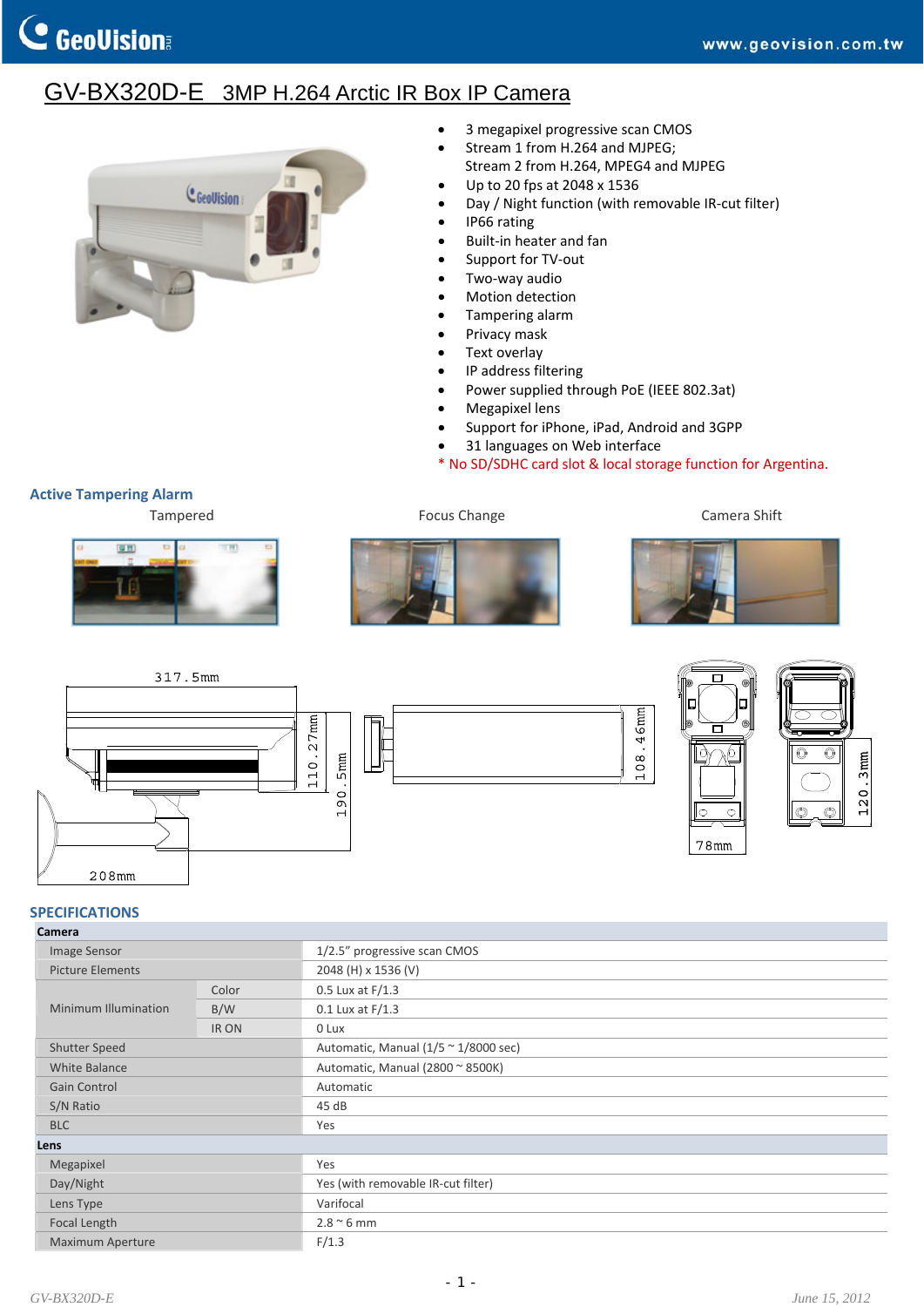## C GeoVision

| Mount                            |            | <b>CS</b>                                                                                                                                                                 |
|----------------------------------|------------|---------------------------------------------------------------------------------------------------------------------------------------------------------------------------|
| Image Format                     |            | 1/3''                                                                                                                                                                     |
|                                  | Diagonal   |                                                                                                                                                                           |
| Angle of View                    | Horizontal | $101.11^{\circ}$ ~ 46.58°                                                                                                                                                 |
|                                  | Vertical   | $74.10^{\circ} \approx 35.09^{\circ}$                                                                                                                                     |
| Operation                        | Focus      | Manual (w/lock)                                                                                                                                                           |
|                                  | Zoom       | Manual (w/lock)                                                                                                                                                           |
|                                  | Iris       | DC drive                                                                                                                                                                  |
|                                  |            |                                                                                                                                                                           |
| IR Quantity                      |            | 4                                                                                                                                                                         |
| <b>IR Distance</b>               |            | 15 m / 50 ft (Max.)                                                                                                                                                       |
| Torque (Focus/Zoom screws)       |            | $0.049$ N.m                                                                                                                                                               |
| <b>Operation</b>                 |            |                                                                                                                                                                           |
| <b>Video Compression</b>         |            | H.264, MPEG4 and MJPEG                                                                                                                                                    |
| Video Stream                     |            | Stream 1 from H.264 or MJPEG; Stream 2 from H.264, MPEG4 or MJPEG                                                                                                         |
| <b>Frame Rate</b>                |            | 20 fps at 2048 x 1536; 30 fps at 1920 x 1080<br>* The frame rate and performance may vary depending on the number of connections and data bitrates<br>(different scenes). |
| <b>Image Setting</b>             |            | Brightness, Contrast, Saturation, Sharpness, Gamma, White Balance, Flicker-less, Image Orientation,<br>Shutter Speed, D/N Sensitivity, Backlight Compensation             |
| <b>Audio Compression</b>         |            | G.711, AAC (16 kHz / 16 bit)                                                                                                                                              |
| Two-way Audio                    |            | Yes                                                                                                                                                                       |
| <b>Video Resolution</b>          |            |                                                                                                                                                                           |
|                                  | 4:3        | 2048 x 1536, 1600 x 1200, 1280 x 960, 640 x 480, 320 x 240                                                                                                                |
| Main Stream                      | 16:9       | 1920 x 1080, 1280 x 720, 640 x 360, 448 x 252                                                                                                                             |
|                                  | 5:4        | 1280 x 1024, 640 x 512, 320 x 256                                                                                                                                         |
|                                  | 4:3        | 640 x 480, 320 x 240                                                                                                                                                      |
| Sub Stream                       | 16:9       | 640 x 360, 448 x 252                                                                                                                                                      |
|                                  |            |                                                                                                                                                                           |
|                                  | 5:4        | 640 x 512, 320 x 256                                                                                                                                                      |
| <b>Network</b>                   |            |                                                                                                                                                                           |
| Interface                        |            | 10/100 Ethernet                                                                                                                                                           |
| Protocol                         |            | HTTP, HTTPS, TCP, UDP, SMTP, FTP, DHCP, NTP, UPnP, DynDNS, 3GPP/ISMA, RTSP, PSIA, SNMP, QoS<br>(DSCP)                                                                     |
| <b>Mechanical</b>                |            |                                                                                                                                                                           |
| Lens Mounting                    |            | CS-Mount                                                                                                                                                                  |
| Camera Angle Adjustment          | Pan        | $0° \sim 330°$                                                                                                                                                            |
|                                  | Tilt       | $0° \sim 90°$                                                                                                                                                             |
| <b>Temperature Detector</b>      |            | Yes                                                                                                                                                                       |
|                                  | Power      | PoE                                                                                                                                                                       |
|                                  | Ethernet   | <b>RJ-45</b>                                                                                                                                                              |
| Connectors                       | Audio      | 1 In (externally connecting a microphone)                                                                                                                                 |
|                                  |            | 1 Out (Stereo phone jack, 3.5 mm / 0.14 in)                                                                                                                               |
|                                  | TV-Out     | BNC connector (640 x 480 resolution)                                                                                                                                      |
| <b>LED Indicator</b>             |            | 2 LEDs: Power, Status                                                                                                                                                     |
| General                          |            |                                                                                                                                                                           |
| <b>Operating Temperature</b>     |            | -40 °C $\sim$ 50 °C / -40 °F $\sim$ 122 °F                                                                                                                                |
| Humidity                         |            | 10% to 90% (no condensation)                                                                                                                                              |
| Power Source                     |            | PoE (IEEE802.3at)                                                                                                                                                         |
| Max. Power Consumption           |            | 24 W                                                                                                                                                                      |
| Dimensions (L X W X H)           |            | 100.5 x 100.5 x 317.5 mm / 3.96 x 3.96 x 12.5 in                                                                                                                          |
| Weight                           |            | $3.2$ Kg $/ 7.11$ lb                                                                                                                                                      |
| Regulatory                       |            | CE, FCC, C-Tick, RoHS compliant                                                                                                                                           |
|                                  |            |                                                                                                                                                                           |
| <b>Protection Classification</b> |            | <b>IP66</b>                                                                                                                                                               |
| <b>Power over Ethernet</b>       |            |                                                                                                                                                                           |
| PoE Standard                     |            | IEEE 802.3at Power over Ethernet / PSE                                                                                                                                    |
| PoE Power Supply Type            |            | End-Span                                                                                                                                                                  |
| PoE Power Output                 |            | DC 48V, 600mA (34.2W Max.)                                                                                                                                                |
| <b>Web Interface</b>             |            |                                                                                                                                                                           |
| <b>Installation Management</b>   |            | Web-based configuration                                                                                                                                                   |
| Maintenance                      |            | Firmware upgrade through Web Browser or Utility                                                                                                                           |